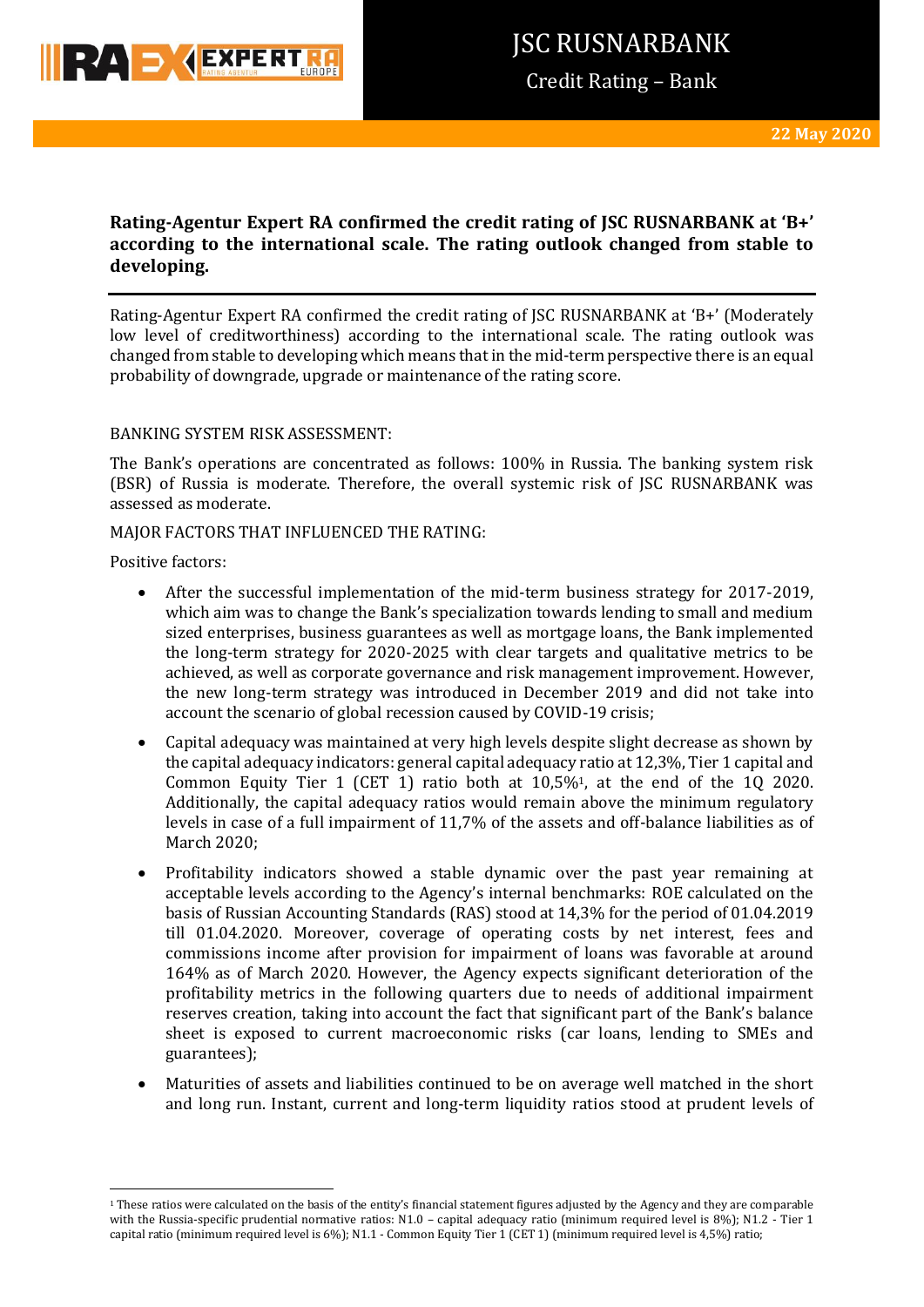

233%, 212% and 58% respectively as of March 20202. In addition, the bank can be supported by inflow of funds from shareholders in case of liquidity shortage;

- Additional liquidity source in the form of available loans collateralized by securities (excluding bills) and fund raising opportunities through REPO with highly rated securities which, remains substantial and accounts for 17% of raised funds as of 1Q 2020;
- The assets quality remained acceptable, with the level of overdue loans at 1,5% for retail loans and 8,9% for loans to legal entities and individual entrepreneurs. The latter partially mitigated by the fact that the share of this type of loans decreased to 17% of total assets as of March 2020. In addition, the Bank was not using collateral for the largest credit risks objects in order to reduce the amount of loan loss reserves according to the RAS as of March 2020. At the same time, the Agency can expect deterioration of the Bank's loans portfolio quality, taking into account the fact that up to 70% of the retail loans represented by car loans, while up to 50% of the corporate loans were concentrated in real estate and construction sectors. In addition, the Agency assesses the rapid growth of the guarantees portfolio (by 70% from 1 April 2019 to 1 April 2020) as an additional risk factor, only partly mitigated by additional insurance coverage;
- Investment portfolio reflects the satisfactory quality and level of liquidity, with 100% of securities represented by the federal government bonds of Russia as of 1Q 2020 ('BBB-' according to RAEX-Europe);
- High level of credibility of the funds placed on the correspondent accounts in other banks, as shown by the IFRS Report 2019 with 100% of interbank funds placed with banks rated 'BBB-' according to the international scale (the highest rating among Russian banks);
- The Bank is characterized by favorable corporate governance and adequate risk management practices, that are fully correspond with the bank's size and its market position.

Restricting factors:

- Moderate level of macro risks according to the Agency's assessment of the country's Banking Sector Risk (BSR). The Russian banking system remains highly concentrated with a high share of government owned banks, combined with a volatile national economy which heavily depends on commodities' price dynamics. Taking into account the current volatility at the oil market as well as expected recession in global and Russian economy the Agency can reassess the level of Banking Sector Risks in the country, which can affect the level of credit ratings for Russian financial institutions;
- High share of the Bank's loan portfolio is heavily exposed to macroeconomic shocks related to COVID-19 crisis, with 13,7% and 5,1% of total loans provided to real estate and construction sector, while 5,2% were provided to trade sector (loans outstanding as of end 2019 according to IFRS), while 64% of loans is presented by retail loans (mostly car loans and mortgage);
- Operational risk practices have a capacity to improve. The Bank still lacks certificates of management quality.

Negative factors:

**.** 

 We assess competitive position of the Bank as relatively weak, despite the slight increase of assets by 6% over 2019 according to the IFRS, and remained less than 0,1% of total indicators for the Russian market. At the same time, while the number of SME borrowers continues to decrease until 47 entities by end 2019, we observed continuous growth of borrowers-individuals in 2019 (till 5 538 individuals) associated with the mortgage

<sup>&</sup>lt;sup>2</sup> The instant liquidity and current liquidity normative ratios were calculated on the basis of the entity's financial statements figures adjusted by the Agency. These ratios are comparable with the Russia specific prudential normative ratios N2 (minimum required level is 15%) and N3 (minimum required level is 50%) respectively; the long-term liquidity ratio is fully comparable with the Russia specific prudential normative ratio N4 (maximum required level is 120%);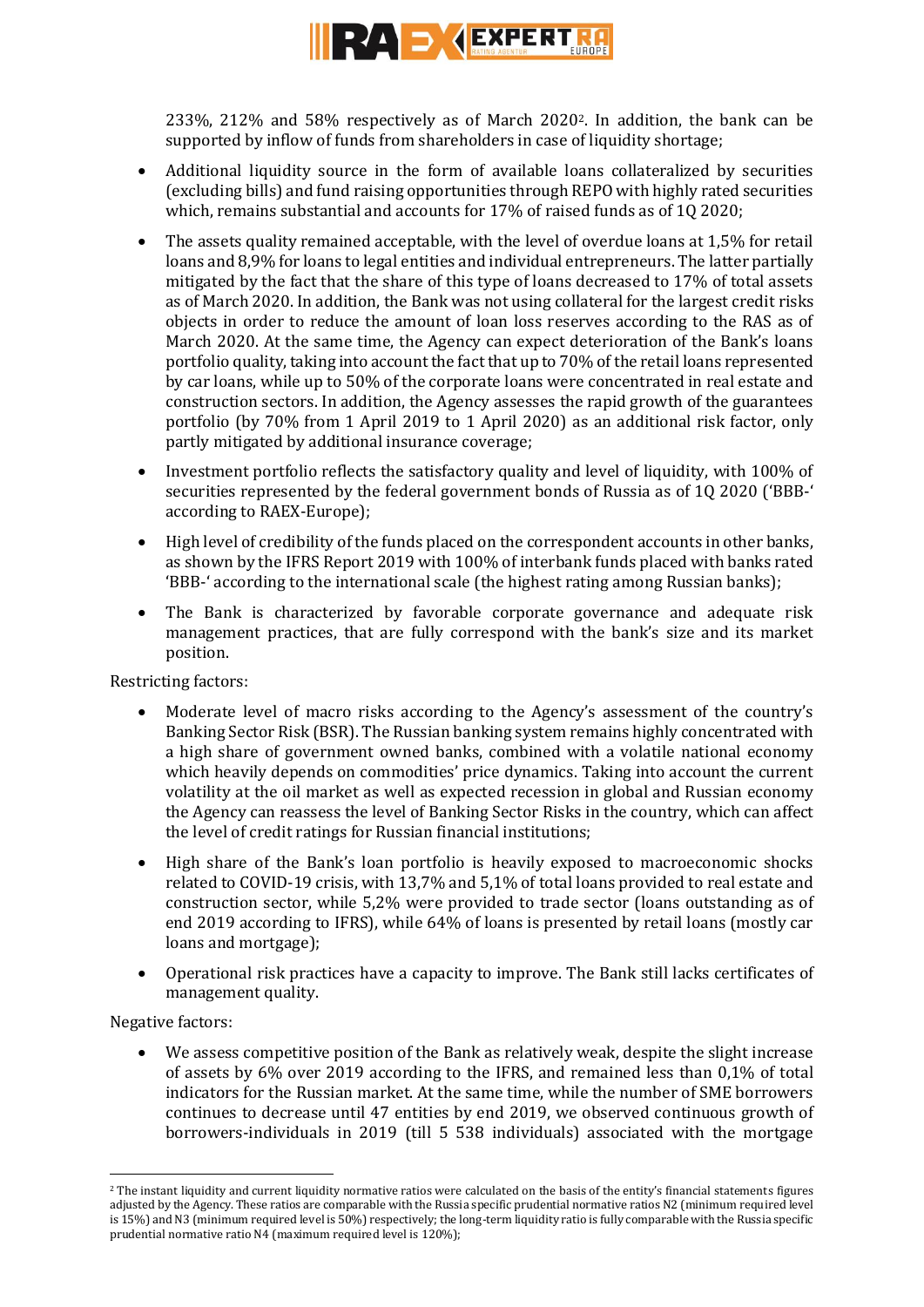

project launch, as well as car loans. The Agency also highlights the effectiveness of the online sales channels for retail banking products and guarantees in the regions outside the regions of the Bank branches location;

- Moderately low diversification of the funding base. The share of the group of the largest creditors in the net liabilities according to the RAS as of March 2020, was as high as 12,6%. At the same time, the largest creditors are affiliated with the Bank's shareholders, that significantly decreases the possibility of the sudden withdrawal of the funds;
- Geographical distribution of the business remains narrow, with 100% of the bank's credit portfolio being concentrated in a limited number of Russian regions. However, we observed the substantial increase of the geographical diversification of the Bank's operations over the last year, mostly due to the launch of large mortgage project servicing as a sales channel for the Bank's operations in the largest Russian cities;
- Rather complicated ownership and control structure with several intermediate companies, including offshore companies, between the Bank and the individual exercising ultimate control over the Bank.

### SENSITIVITY ASSESSMENT:

The following developments could lead to an upgrade:

- Continued growth of the numbers of borrowers and enlargement of the loans portfolio together with significant improvement of the Bank's market share on the mortgage and car loans segments, as well as on a national level;
- Stable asset quality during the upcoming months combined with stable liquidity position, as well as stable financial stance of the Bank's shareholders;

The following developments could lead to a downgrade:

- Deterioration of the Bank's loan portfolio quality, which might negatively affect the profitability and capital adequacy figures;
- Deterioration of the Bank's market position in terms of assets and loans due to the high competition from larger private and state-owned banks;
- Unexpected actions from the Central Bank of Russia in relation to the Bank or overall stringing of the banking system supervision with adverse effects for small and mediumsized banks;

## JUSTIFICATION OF THE RATING:

The Agency confirmed the rating of JSC RUSNARBANK at 'B+' and changed the rating outlook from stable to developing. The rating continues to be restrained by the limited competitive position of the Bank as compared to the whole Russian market, low diversification of the funding base, as well as narrow geographical diversification of operations. At the same time, the rating assessment was supported by sufficient capital adequacy ratios, solid liquidity position, as well as by the acceptable quality of the loan portfolio and low credit risk security portfolio.

The change of the rating outlook from stable to developing reflects uncertainty about the macroeconomic situation and systematic risks of the Russian banking system in the face of the crisis related to COVID-19; and on the other hand – reflects the Bank's vulnerable position on the market taking into account its size, brand awareness, moderately high share of risky sectors among the clients as well as financial stance of the Bank's shareholders. After the partially successful implementation of the mid-term business strategy for 2017-2019, which aim was to change the Bank's specialization towards lending to small and medium sized enterprises, business guarantees as well as mortgage loans, the Bank implemented the long-term strategy for 2020-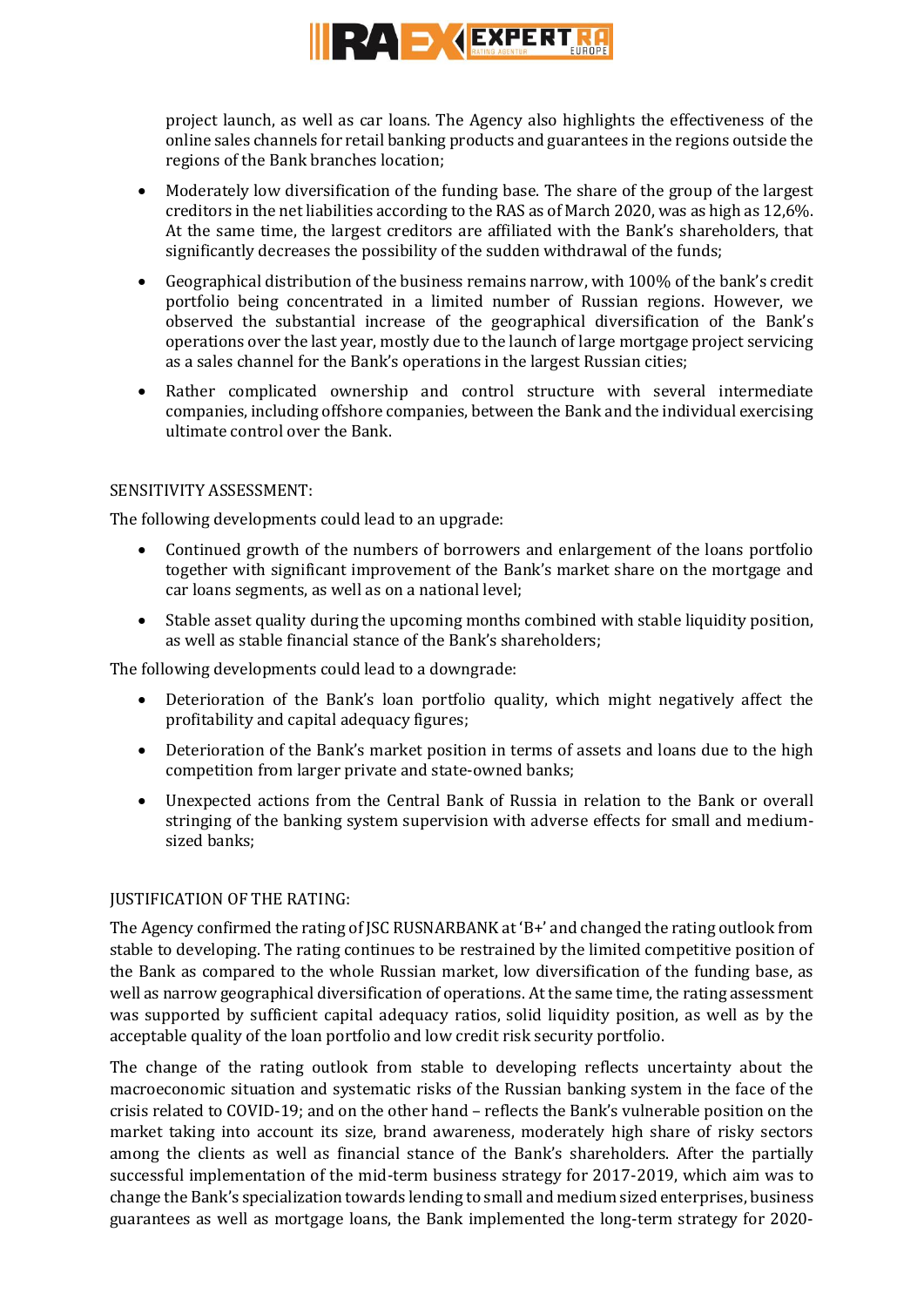

2025 with clear targets and qualitative metrics to be achieved, as well as corporate governance and risk management improvement. However, the new long-term strategy was introduced in December 2019 and did not take into account the scenario of global recession caused by COVID-19 crisis. In this regard the Agency will monitor closely the implementation of the business plans of the Bank, its financial stance as well as adaptation to new macroeconomic environment within the following months.

Being a small-scale Russian bank headquartered in Moscow and represented in Belgorod Region, JSC RUSNARBANK still exhibits a narrow geographical distribution, as well as very limited competitive position in the market where it operates, a limited variety of sales channels and low brand awareness. However, we observe that the Bank keeps increasing its share on mortgage market of Russia after launching large mortgage project<sup>3</sup> in several locations in Russia, as well as successfully implemented an additional financial product of car loans and guarantees provision for participation in government tenders. The Bank continues to be characterized by a rather concentrated funding base, as the share of the largest groups of creditors and the largest creditor in the gross liabilities remained elevated despite gradual decline. On the positive side, the Agency ascertains presence of the long-lasting relationship with the top non-related creditors, as well as substantial amount of funds can be raised from the related entities.

The Bank's creditworthiness remains supported by the solid capital adequacy metrics by end of the 1Q 2020, with general capital adequacy ratio at 12,3%, Tier 1 capital and Common Equity Tier 1 (CET 1) ratio both at 10,5%. Additionally, the capital adequacy ratios would remain above the minimum regulatory levels in case of a full impairment of 11,7% of the assets and off-balance liabilities as of March 2020. The assets quality remained acceptable, with the level of overdue loans at 1,5% for retail loans and 8,9% for loans to legal entities and individual entrepreneurs. The latter partially mitigated by the fact that the share of this type of loans decreased to 17% of total assets as of March 2020. In addition, the Bank was not using collateral in order to reduce the amount of loan loss reserves according to the RAS as of March 2020. At the same time, the Agency can expect deterioration of the Bank's loans portfolio quality, taking into account the fact that up to 70% of the retail loans represented by car loans, while up to 50% of the corporate loans were concentrated in real estate and construction sectors. In addition, the Agency assesses the rapid growth of the guarantees portfolio (by 70% from 1 April 2019 to 1 April 2020) as an additional risk factor, only partly mitigated by additional insurance coverage.

The risks related to the potential deterioration of the asset quality, partly mitigated by the current profitability indicators, that showed a stable dynamic over the past year remaining at acceptable levels according to the Agency's internal benchmarks: ROE calculated on the basis of the RAS stood at 14,3% for the period of 01.04.2019 till 01.04.2020. Moreover, coverage of operating costs by net interest, fees and commissions income after provision for impairment of loans was favorable at around 164% as of March 2020. However, the Agency expects significant deterioration of the profitability metrics in the following quarters due to the needs of additional impairment reserves creation, taking into account the fact that significant part of the Bank's balance sheet is exposed to current macroeconomic risks (car loans, lending to SMEs and guarantees).

In addition, the financial risks of the Bank are partially mitigated by the solid liquidity position: instant, current and long-term liquidity ratios stood at prudent levels of 233%, 212% and 58% respectively as of March 2020. Moreover, the Bank can be supported by inflow of funds from shareholders in case of liquidity shortage. Additional liquidity source in the form of available loans collateralized by securities (excluding bills) and fund raising opportunities through REPO with highly rated securities which, remains substantial and accounts for 17% of raised funds as of 1Q 2020.

 $\overline{a}$ 

<sup>3</sup> "National mortgage fabric" - specialized financial service company for the Russian mortgage market (part of the group of companies "Region").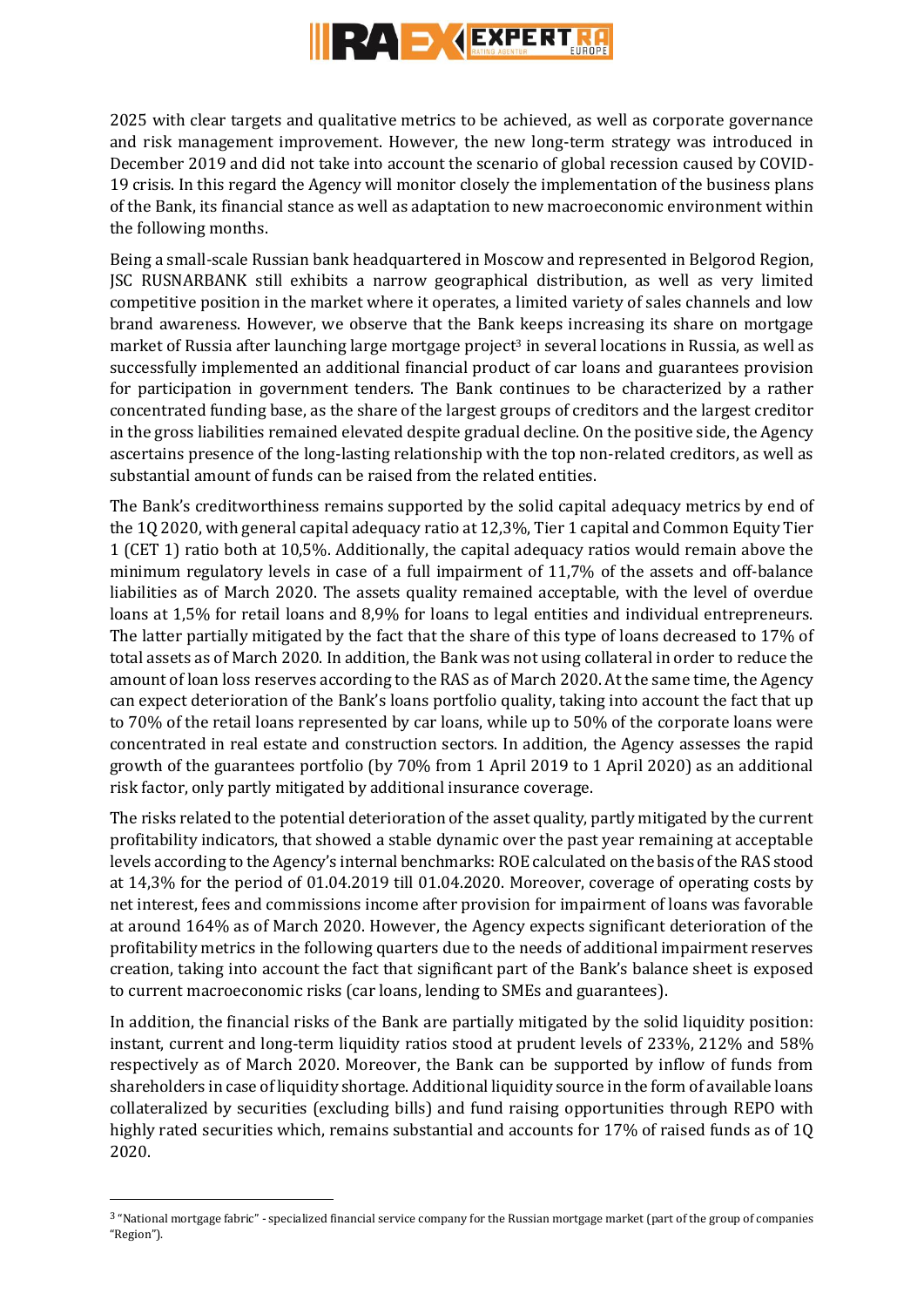

COMPANY PROFILE:

JSC RUSNARBANK has a general license N 3403 issued on 11.04.2002. The Bank had 49 SME borrowers, 8 borrowers from large business and 6 515 individual borrowers as of 01.04.2020. The Bank is also a member of the Deposit Insurance System (DIS) since 11.06.2008.

Related research:

◆ Research Report on the Russian Banking Industry – 06.09.2017: [https://raexpert.eu/files/Industry\\_annual\\_report\\_Banks\\_06.09.2017.pdf](https://raexpert.eu/files/Industry_annual_report_Banks_06.09.2017.pdf)

For further information contact:

Responsible expert: Vladimir Gorchakov, Associate Director of Rating-Agentur Expert RA +49 (69) 3085-45-00, ext. 1211 [gorchakov@raexpert.eu](mailto:gorchakov@raexpert.eu)

Reviewer: Olena Kolokolova, Rating Analyst of Rating-Agentur Expert RA +49 (69) 3085-45-00, ext. 1216 [kolokolova@raexpert.eu](mailto:kolokolova@raexpert.eu)

## **Rating-Agentur Expert RA GmbH**

Walter-Kolb-Strasse 9-11, 60594 Frankfurt am Main, Germany +49 (69) 3085-45-00 E-mail[: info@raexpert.eu](mailto:info@raexpert.eu) [www.raexpert.eu](http://raexpert.eu/)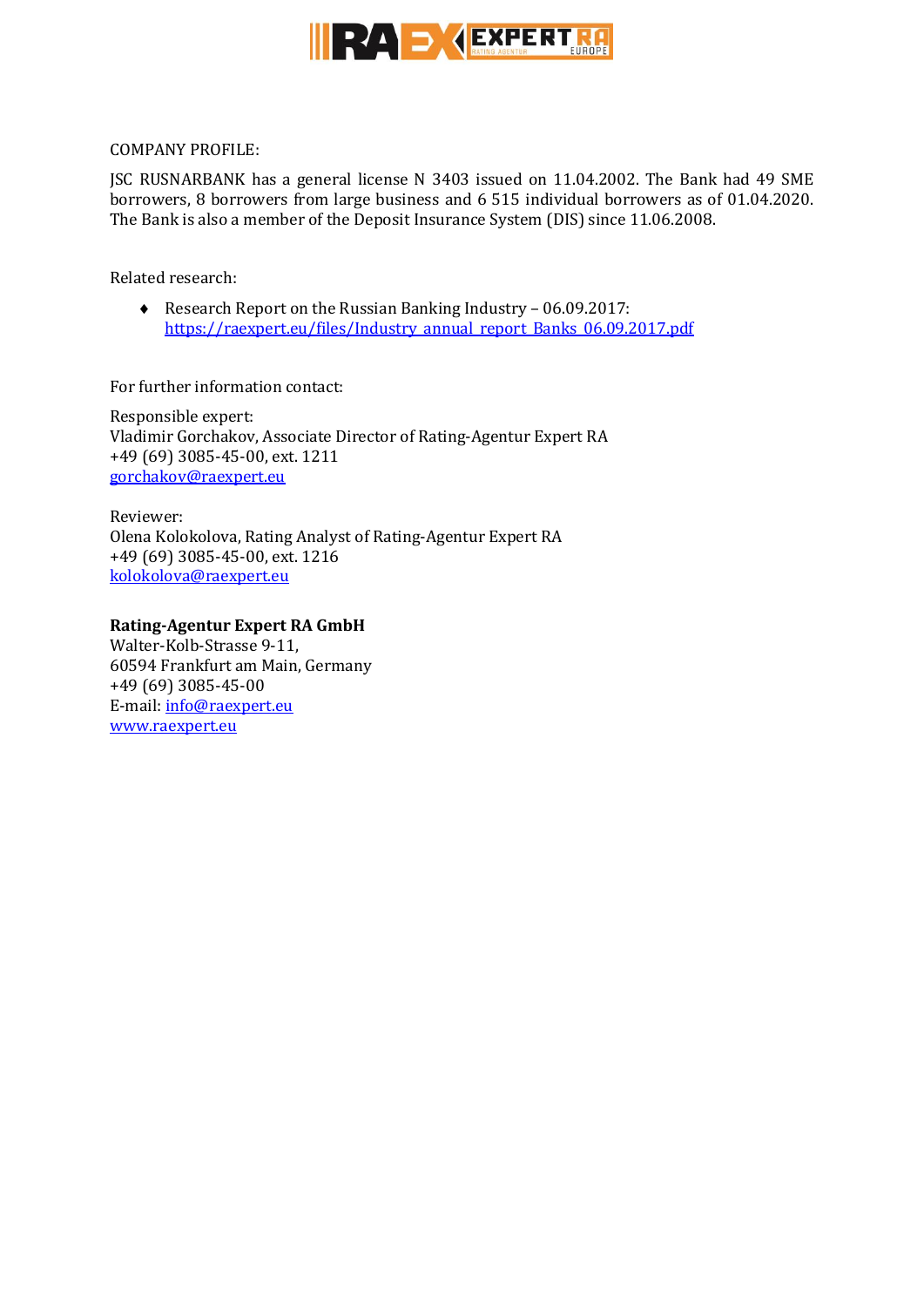

# RATING HISTORY:

| Date       | <b>Review reason</b> | <b>Rating Score</b> | <b>Outlook</b> |
|------------|----------------------|---------------------|----------------|
| 24.05.2019 | Scheduled review     | $B+$                | Stable         |
| 25.05.2018 | Scheduled review     | $B+$                | Stable         |
| 18.10.2017 | Unscheduled review   | $B+$                | Stable         |
| 26.05.2017 | Initial assignment   | B+                  | Developing     |